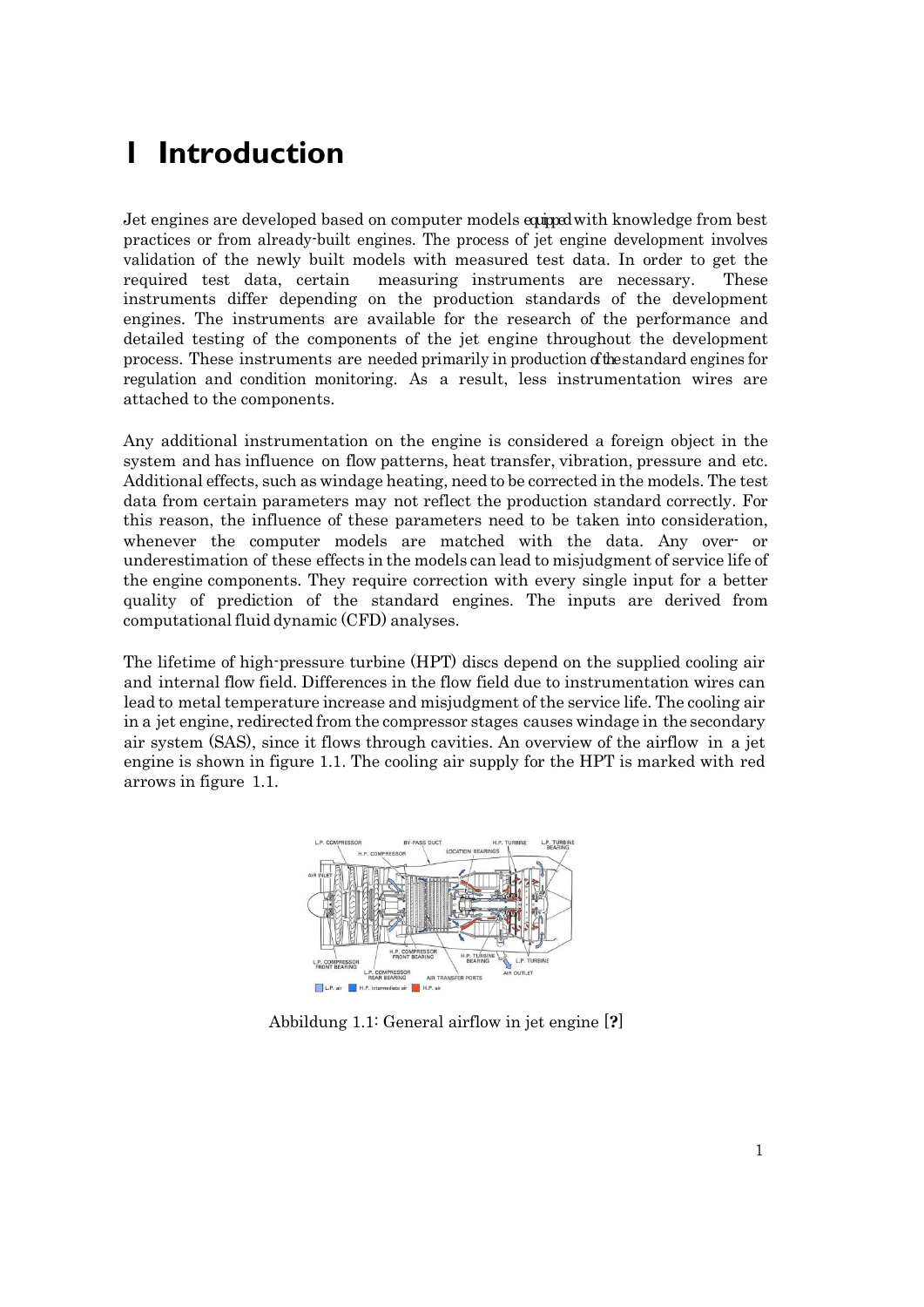## <span id="page-1-0"></span>*1 Introduction*

Therefore, it is crucial to understand what impact these effects have on several components. For this thesis, a CFD analysis is done on the requested location. The investigated location is a rotor-stator cavity behind the rotor in a HPT stage and a stationary component. It shows an accumulation of cable routing through this cavity, as well as attachment to the walls. For an overview of the location, figure [1.2 s](#page-1-0)hows a turbine layout with an exemplary rotor-stator cavity between a turbine disc and a stationary component, which is highlighted in red. Instrumentation wires attached to a turbine rotor surface can be observed on the right side.



Figure 1.2: Turbine layout with highlighted rotor-stator cavity (left) [**?**]. Instrumentation on turbine rotor surface (right) [**?**].

Windage is a result of relative movement of a fluid and a surface with each other. Due to the friction forces, kinetic energy converts into thermal energy and additional heat is generated. Consequently, the cooling air is needed to cool down the hot components, such as the turbine blades, discs and vanes. Over time, the turbine entry temperature (TET) increases, resulting in enhanced efficiency of the engine performance. The higher temperatures challenge the supply of cooling air especially in the high-pressure turbine stages. The more accurate the windage prediction, the less cooling air is required, leading to a rise in efficiency.

This thesis focuses on the windage heating generated during the presence of instrumentation, as the cooling air passes over the rotor surfaces in the rotor-stator cavity, where it is encountered. Therefore, a comparison of a generic rotor-stator cavity with